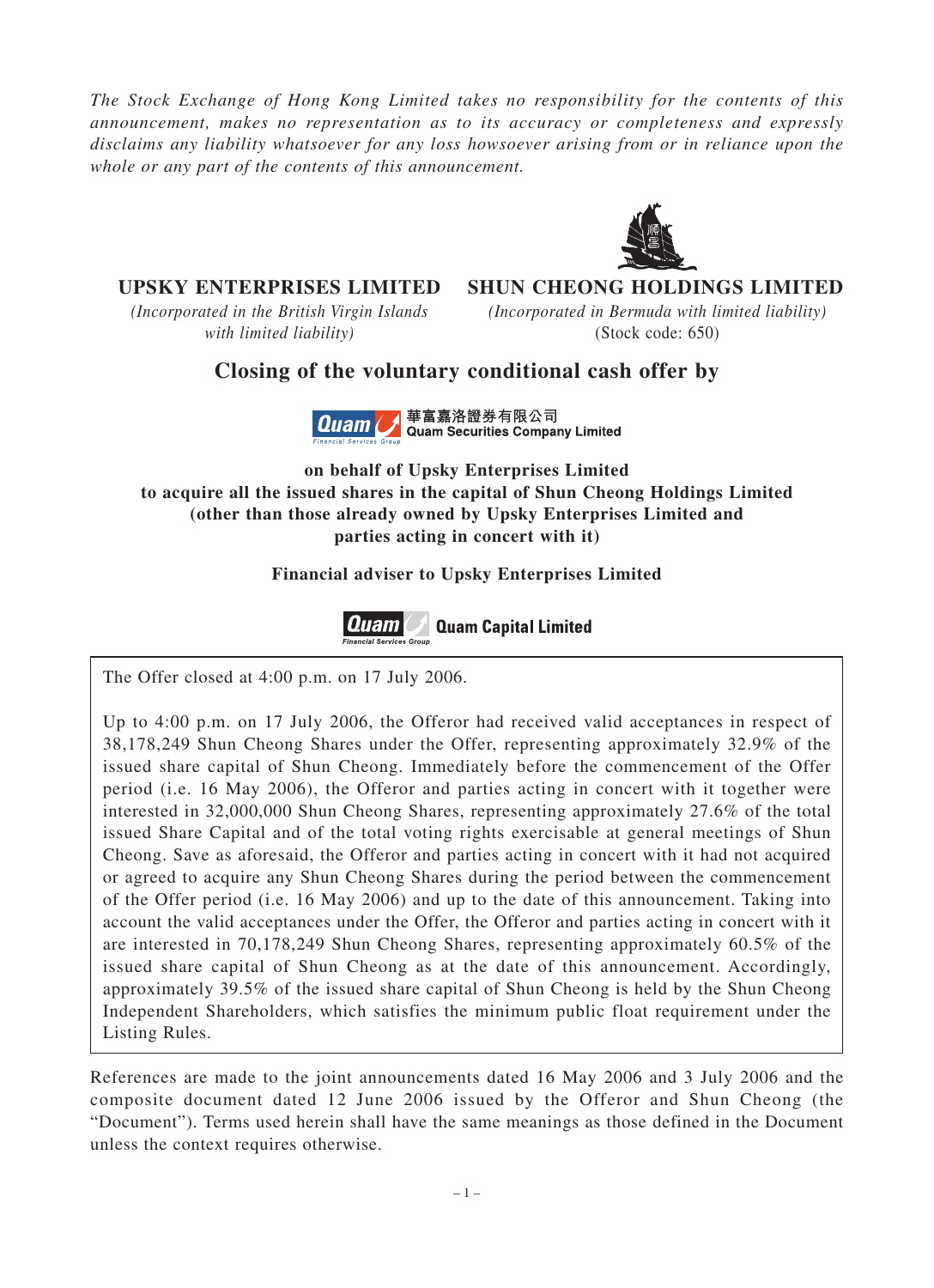#### **CLOSING OF THE OFFER AND ACCEPTANCE LEVEL**

The Offer closed at 4:00 p.m. on 17 July 2006.

Up to 4:00 p.m. on 17 July 2006, the Offeror had received valid acceptances in respect of 38,178,249 Shun Cheong Shares under the Offer, representing approximately 32.9% of the issued share capital of Shun Cheong.

#### **SETTLEMENT OF THE OFFER**

Cheque payments in respect of the acceptance of the Offer (after deducting the sellers' ad valorem stamp duty) will be made within ten days after the date on which all the relevant documents of title are received by the Registrar to render such acceptance complete and valid or of the Unconditional Date, whichever is the later.

#### **SHAREHOLDING AND PUBLIC FLOAT**

Immediately before the commencement of the Offer period (i.e. 16 May 2006), the Offeror and parties acting in concert with it together were interested in 32,000,000 Shun Cheong Shares, representing approximately 27.6% of the total issued share capital of and of the total voting rights exercisable at general meetings of Shun Cheong. Save as aforesaid, the Offeror and parties acting in concert with it had not acquired or agreed to acquire any Shun Cheong Shares during the period between the commencement of the Offer period (i.e. 16 May 2006) and up to the date of this announcement. After taking into account the valid acceptances received under the Offer, the Offeror and parties acting in concert with it together own 70,178,249 Shun Cheong Shares, representing approximately 60.5% of the total issued share capital of Shun Cheong as at the date of this announcement. The balance of 45,752,151 Shun Cheong Shares, representing approximately 39.5% of the issued ordinary share capital of Shun Cheong, which are subject to the Offer but the acceptance of which was not received by the Offeror are held by the Shun Cheong Independent Shareholders other than the Offeror and the parties acting in concert with it. Accordingly, the minimum public float requirement of the Listing Rules of not less than 25% of the issued share capital of Shun Cheong being held in public hands is satisfied.

#### **GENERAL**

As at the date of this announcement, the Shun Cheong Board comprises eight directors, of which six are executive directors, namely Mr. Chan Yuen Keung, Zuric, Mr. Mo Tian Quan, Ms. Cao Jing, Mr. Hong Yiu, Mr. Yu Sek Kee, Stephen, and Mr. Au Yu Fai, Patrick; and two are independent non-executive directors, namely Mr. Ho Hin Kwan, Edmund and Mr. Yu Hon To, David.

By order of the board of By order of the board of **Upsky Enterprises Limited Shun Cheong Holdings Limited Mo Tian Quan Chan Yuen Keung, Zuric** *Director Chairman*

Hong Kong, 17 July 2006